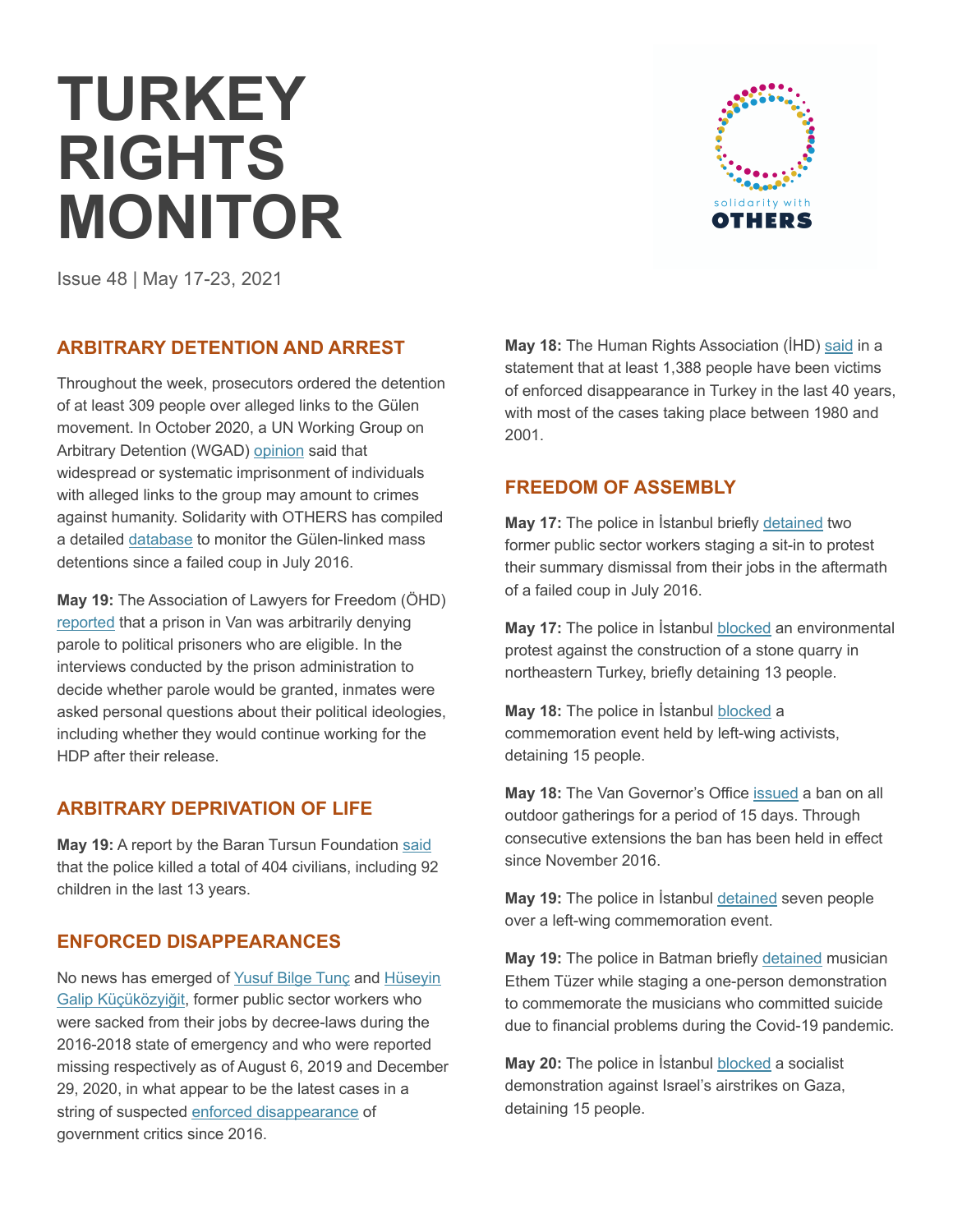**May 20:** The police in Ankara blocked a commemoration event organized by leftist groups, detaining 13 people.

**May 20:** The police in Şanlıurfa detained Emine Şenyaşar and Ferit Şenyaşar while staging a sit-in protest to seek justice in the case of the killing of a family member by people close to the ruling party.

**May 23:** The police raided the houses of 10 people for attending Boğaziçi University protests, briefly detaining one of them who was found home.

**May 23:** The Kırklareli Governor's Office issued a ban on all outdoor gatherings for a period of 15 days. The ban came amid numerous environmental protests to prevent the construction of a stone quarry in a village.

## **FREEDOM OF EXPRESSION AND MEDIA**

**May 17:** A report released by opposition MP Gamze Akkuş İlgezdi found that media regulator RTÜK has imposed a record number of punitive measures against anti-government TV and radio stations over the past two years since a presidential system of governance with lesser checks went in to effect.

May 18: The European Court of Human Rights ruled that Turkey violated the rights of two journalists who were jailed for reporting on the leaked emails of former finance minister.

**May 18:** A Diyarbakır court ruled to block access to the Kızıl Bayrak news website.

**May 19:** Sümeyya Avcı, a teacher who was dismissed from public service after the 2016 coup attempt, was detained after she criticized the government in a street interview that attracted widespread attention on social media. Avcı was released the next day.

**May 19:** An İstanbul court ruled to release journalist Pınar Gayıp from house arrest. Gayıp had been held under house arrest for more than five months on charges related to a left-wing political party.

**May 20:** Mob boss Sedat Peker confessed to involvement in a 2015 attack on the İstanbul offices of the Hürriyet daily on the orders of a lawmaker from the ruling party AKP.

**May 20:** A Zonguldak court ruled to block access to news reports about the revelations of notorious mobster Sedat Peker involving his ties to local mayor Selim Alan.

**May 21:** President Recep Tayyip Erdoğan made changes to a 2018 press card regulation, in a second attempt to make card cancellations easier.

**May 21:** An Ankara court ruled to block access to the personal website of mob boss Sedat Peker who has been making incriminating revelations about highranking Turkish officials, citing national security and public order reasons.

**May 21:** A court acquitted journalist Melis Alphan of terrorism charges. Alphan stood trial due to a photo she posted on social media during Newroz celebrations in Diyarbakır in 2015.

May 21: A Diyarbakır court ruled to block access to a web address used by the pro-Kurdish Jinnews website which is under a previously imposed ban from access.

**May 22:** The police in İzmir briefly detained Tacettin Çolak, a lawyer and the executive of a left-wing party, on charges of insulting the president, over a banner that was hanged on the building of his party.

**May 22:** The police in Diyarbakır detained a person over social media messages about an attack on the Diyarbakır military airbase.

**May 22:** The state-run Anadolu news agency fired reporter Musab Turan after he asked questions at a press conference about recent allegations of Interior Minister Süleyman Soylu's links to the mafia.

May 22: The police raided the office of a news website owned by journalists Hadi Özışık and Süleyman Özışık, after they were targeted by the interior minister.

**May 23:** Van prosecutors indicted singers Fuat Ege and Rohat Aram, charging them with spreading terrorist propaganda, for singing a Kurdish song during Newroz celebrations in the city.

# **HUMAN RIGHTS DEFENDERS**

**May 21:** An İstanbul court ruled to keep behind bars businessman and rights activist Osman Kavala, who has been kept in detention for three-and-a-half years.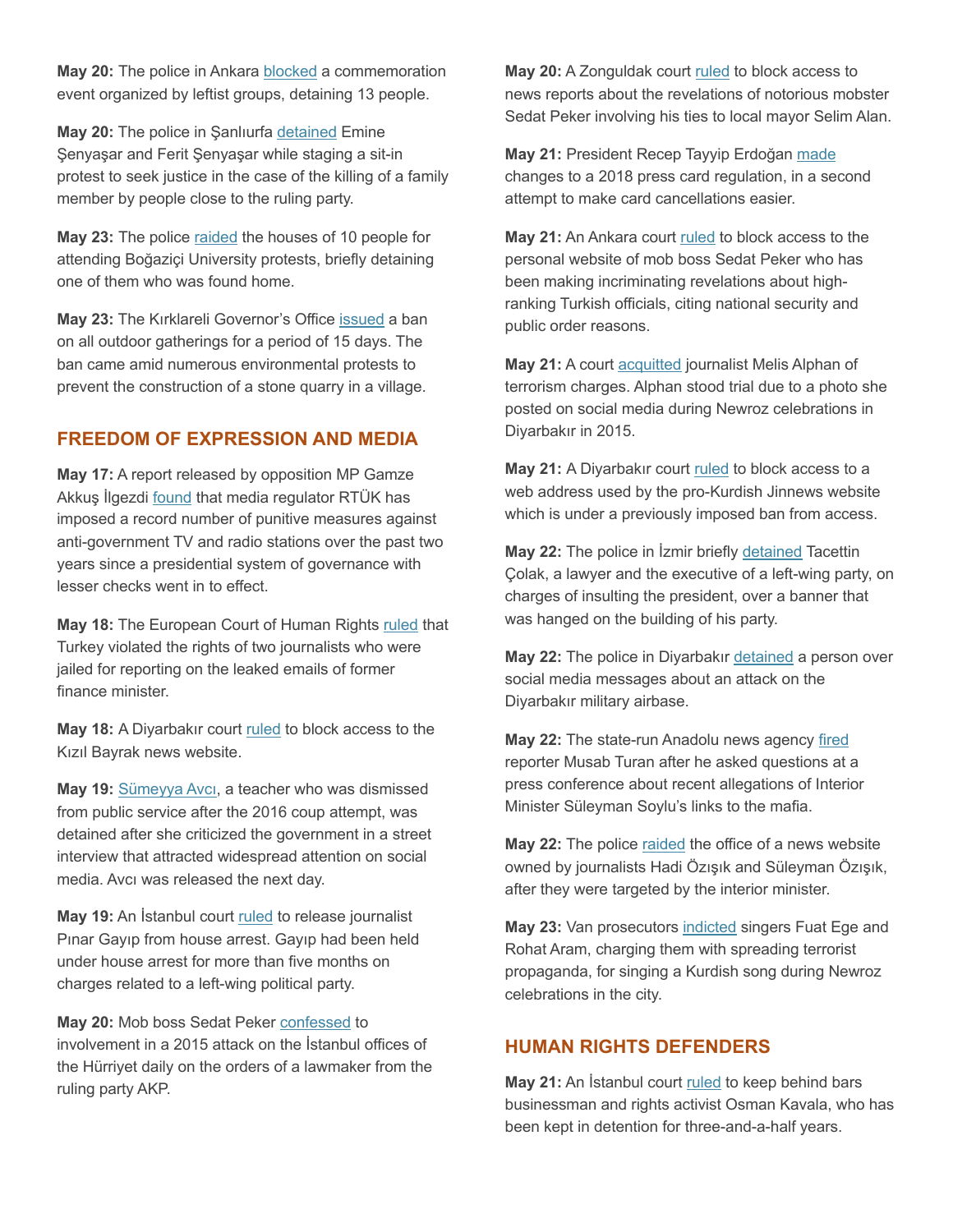## **JUDICIAL INDEPENDENCE & RULE OF LAW**

**May 20:** Eyyüp Akbulut, a Şanlıurfa prosecutor who announced on social media that he had launched an investigation into circulars released by the Interior Ministry regarding coronavirus measures he claims are unlawful was suspended by the Board of Judges and Prosecutors (HSK).

#### **KURDISH MINORITY**

**May 18:** The police in Mardin conducted house raids in three district, detaining 14 people including former and current HDP executives.

**May 18:** The European Court of Human Rights ordered Turkey to pay damages to the Diyarbakır-based Amedspor football club and its former player Deniz Naki. The court said that Naki's right to freedom of thought and expression and right to a fair trial were violated.

**May 19:** The Association of Lawyers for Freedom (ÖHD) reported that a prison in Van was arbitrarily denying parole to political prisoners who are eligible. In the interviews conducted by the prison administration to decide whether parole would be granted, inmates were asked personal questions about their political ideologies, including whether they would continue working for the HDP after their release.

**May 21:** Two Kurdish men were shot and seriously injured by Turkish security forces while trying to cross the border into Turkey from Iraq.

May 21: A court **acquitted** journalist Melis Alphan of terrorism charges. Alphan stood trial due to a photo she posted on social media during Newroz celebrations in Diyarbakır in 2015.

**May 22:** The police in Şırnak briefly detained lformer HDP district executive Bengin Karaviş.

**May 23:** The police in İstanbul detained six people, including a former HDP district executive.

**May 23:** The police in three provinces detained 20 people, including HDP members and executives, as part of an Adana-based investigation.

**May 23:** Van prosecutors indicted singers Fuat Ege and Rohat Aram, charging them with spreading terrorist

propaganda, for singing a Kurdish song during Newroz celebrations in the city.

## **MISTREATMENT OF CITIZENS ABROAD**

**May 19:** The wife of teacher Selahattin Gülen released a video, claiming that her husband was abducted on May 3 by operatives of the Turkish government in Kenya, for being a relative of US-based preacher Fethullah Gülen.

**May 21:** A Kosovar court accepted the indictment of three officials involved in the illegal deportation of six Turkish teachers to Turkey in March 2018. The teachers were sought by the Turkish authorities over their alleged links to the Gülen movement.

#### **OTHER MINORITIES**

**May 17:** A group of unknown individuals attacked a Syriac cave church in the southeastern province of Şırnak, destroying a number of Christian items inside.

May 17: Turkey was ranked 48<sup>th</sup> among 49 countries as regards the human rights of LGBT people, according to the 2021 Rainbow Europe Map published by the International Lesbian, Gay, Bisexual Trans and Intersex Association (ILGA).

**May 21:** A mufti in Düzce in his Friday sermon targeted the Jewish community and people with a migratory background from Thessaloniki.

#### **PRISON CONDITIONS**

**May 17:** Şeref Vatansever, a teacher who was jailed over alleged links to the Gülen movement, died of Covid-19 after contracting the disease in a Kocaeli prison.

**May 19:** Ten NGOs urged the Justice Ministry to provide an update on the spread of the Covid-19 pandemic in Turkey's prisons, pointing out that no data has been released on the outbreak behind bars for months.

**May 22:** A prison administration in Diyarbakır denied treatment to inmate Emine Erol, despite her severe illness due to Covid-19 which she contracted behind bars.

**May 22:** New reports pointed to a criminal neglect on the part of the authorities in the case of academic Halil Şimşek, who died in a Çanakkale prison after contracting Covid-19 behind bars.